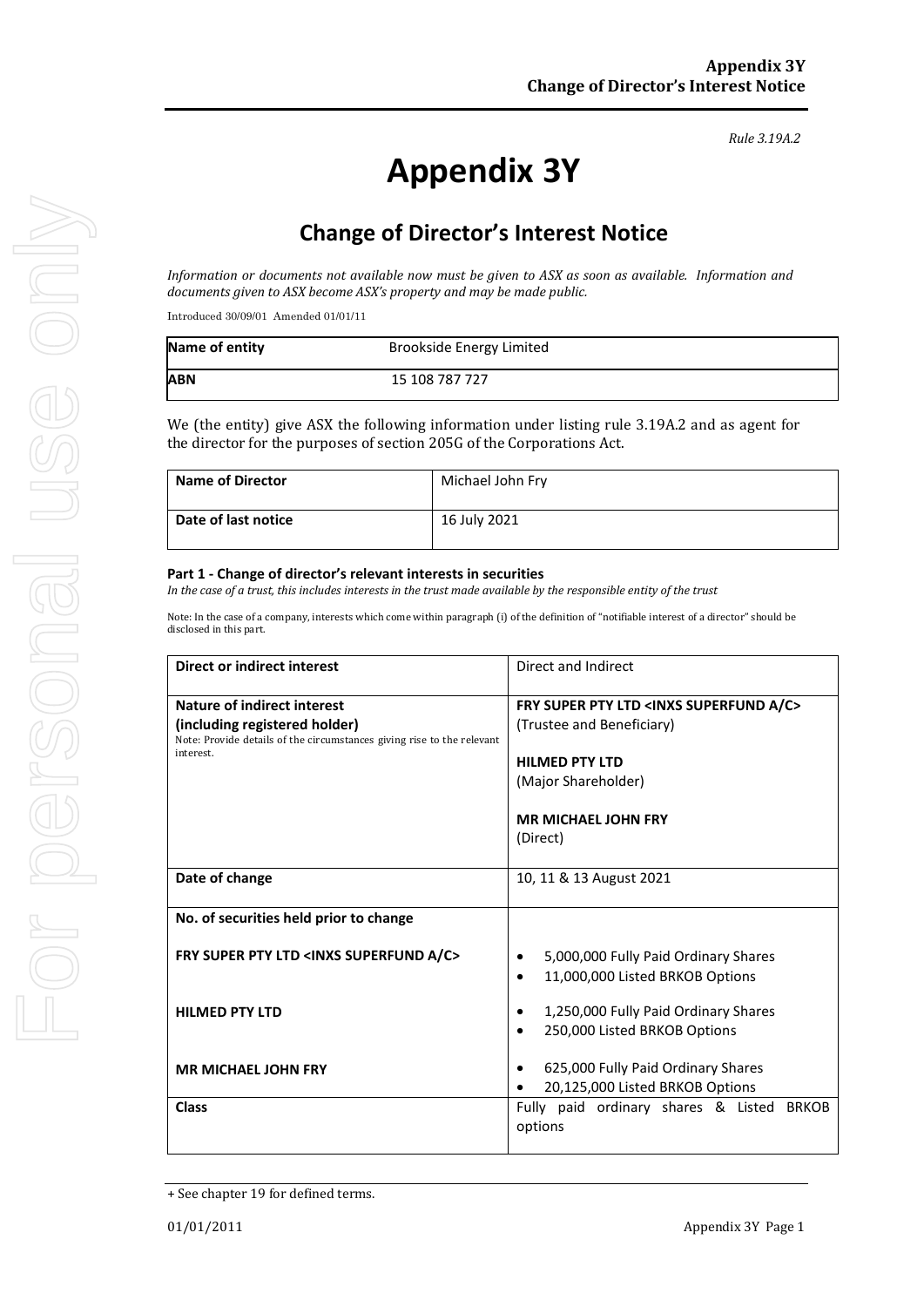| <b>Number acquired</b>                                                                                                                                                      | 11,250,000 Fully Paid Ordinary Shares                                                                                                    |  |
|-----------------------------------------------------------------------------------------------------------------------------------------------------------------------------|------------------------------------------------------------------------------------------------------------------------------------------|--|
| <b>Number disposed</b>                                                                                                                                                      | 5,000,000 Fully Paid Ordinary Shares & 5,000,000<br>Listed BRKOB Options                                                                 |  |
| <b>Value/Consideration</b><br>Note: If consideration is non-cash, provide details and estimated<br>valuation                                                                | 11,250,000 fully paid ordinary shares acquired by<br>the exercise of Listed BRKOB Options at an<br>exercise price of \$0.011 per Option. |  |
|                                                                                                                                                                             | 5,000,000 fully paid ordinary shares sold for<br>\$162,820.70.                                                                           |  |
|                                                                                                                                                                             | 5,000,000 Listed BRKOB<br>Options<br>sold<br>for<br>\$106,882.30.                                                                        |  |
| No. of securities held after change                                                                                                                                         |                                                                                                                                          |  |
| FRY SUPER PTY LTD <inxs a="" c="" superfund=""></inxs>                                                                                                                      | 11,000,000 Fully Paid Ordinary Shares                                                                                                    |  |
| <b>HILMED PTY LTD</b>                                                                                                                                                       | 1,500,000 Fully Paid Ordinary Shares                                                                                                     |  |
| <b>MR MICHAEL JOHN FRY</b>                                                                                                                                                  | 625,000 Fully Paid Ordinary Shares<br>15,125,000 Listed BRKOB Options<br>$\bullet$                                                       |  |
| Nature of change<br>Example: on-market trade, off-market trade, exercise of options, issue<br>of securities under dividend reinvestment plan, participation in buy-<br>back | Fully paid ordinary shares and Listed BRKOB<br>Options sold by on-market trade.                                                          |  |
|                                                                                                                                                                             | Fully paid ordinary shares acquired upon the<br>exercise of Listed BRKOB Options.                                                        |  |

### **Part 2 – Change of director's interests in contracts**

Note: In the case of a company, interests which come within paragraph (ii) of the definition of "notifiable interest of a director" should be disclosed in this part.

| <b>Detail of contract</b>                                                                                                                                                   | N/A |
|-----------------------------------------------------------------------------------------------------------------------------------------------------------------------------|-----|
| <b>Nature of interest</b>                                                                                                                                                   | N/A |
| Name of registered holder<br>(if issued securities)                                                                                                                         | N/A |
| Date of change                                                                                                                                                              | N/A |
| No. and class of securities to which<br>interest related prior to change<br>Note: Details are only required for a contract in<br>relation to which the interest has changed | N/A |
| Interest acquired                                                                                                                                                           | N/A |
| Interest disposed                                                                                                                                                           | N/A |

<sup>+</sup> See chapter 19 for defined terms.